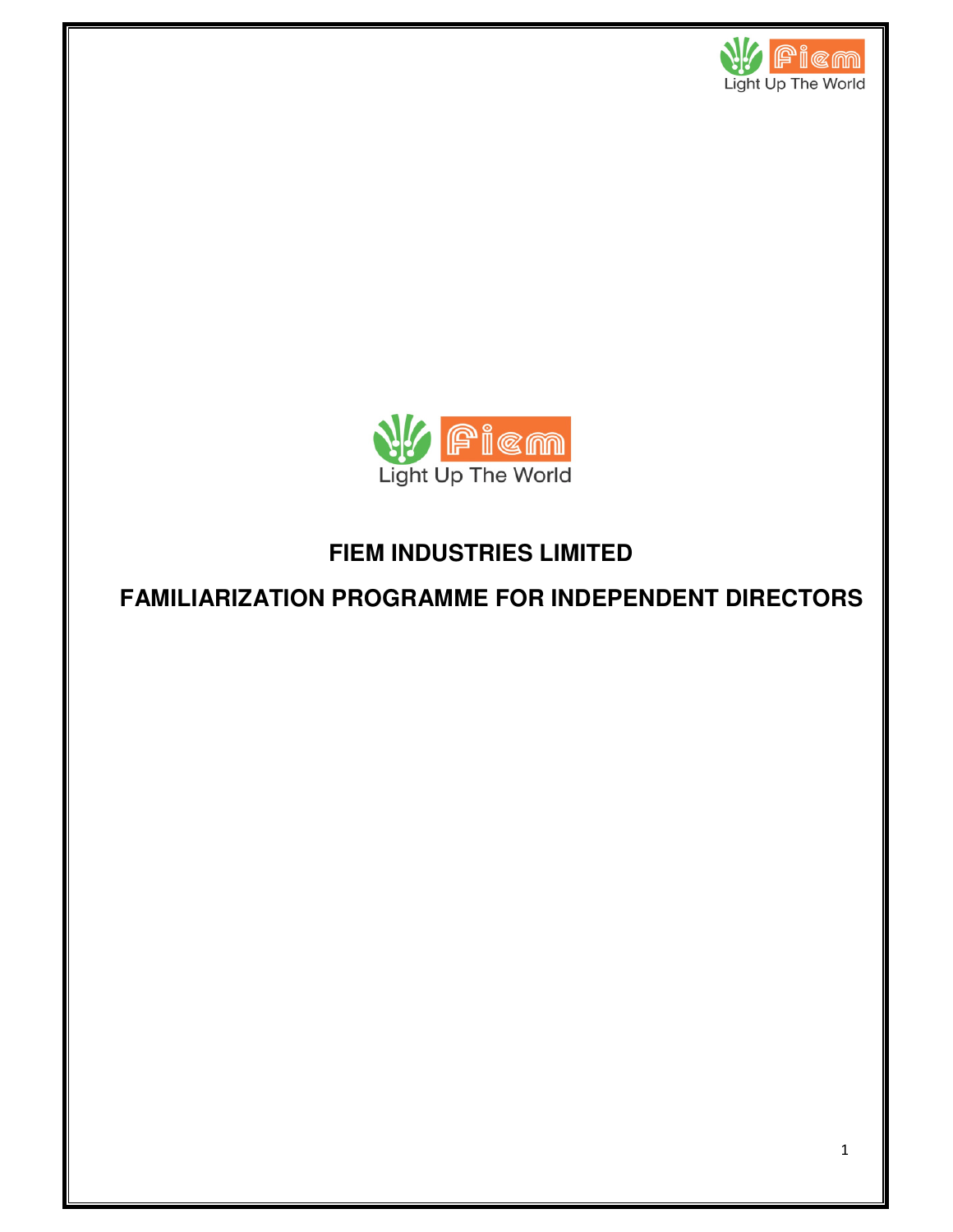

### **1. Purpose & Objective:**

- 1.1 Fiem Industries Limited believes that the Board should be well informed/familiarized with Company. The Company is required to familiarize its Independent Directors (IDs) with the Company, their roles, rights, responsibilities in the Company, nature of the industry in which the Company operates, business model of the Company, etc.
- 1.2 Accordingly, the Company shall follow periodic familiarisation programme for the IDs.
- 1.3 The Program aims to provide insights into the Company and to enable the Independent Directors to understand Business & Operations of the Company, Industry matrix so that they can play their roles and exercise powers and responsibilities in a more meaningful way.

#### **2. Legal Framework**

- 2.1 **Schedule IV of the Companies Act, 2013 read with Regulation 25(7) of the SEBI (Listing Obligations and Disclosure Requirements) Regulations, 2015 (**the **"Listing Regulations"), mandate the Company to familiarize the Independent Directors with the Company.**
- 2.2 **Listing Regulations mandates the Company to familiarize the Independent Directors in the following areas:** 
	- a) Familiarization with the Company
	- b) Roles
	- c) Rights and Responsibilities
	- d) Nature of Industry in which the Company operates
	- e) The business model of the Company etc.
- 2.3 **Through the familiarization programme, the Company intends to achieve the following objectives:** 
	- a) To apprise the Independent Directors about the business model, corporate strategy, nature of industry, business operations of the Company.
	- b) To apprise them about their roles and responsibilities in the Company.
	- c) To familiarize them with Company's vision, core values, ethics and Corporate Governance practices.

#### **3. Familiarization Process**

#### 3.1 **Induction**

3.1.1 Each new Independent Director shall, after his/her appointment, spend time at the corporate office for personal briefings by senior management on the Company's operations, strategic plans, its financial statements, its key policies and practices and other related details as may be necessary.